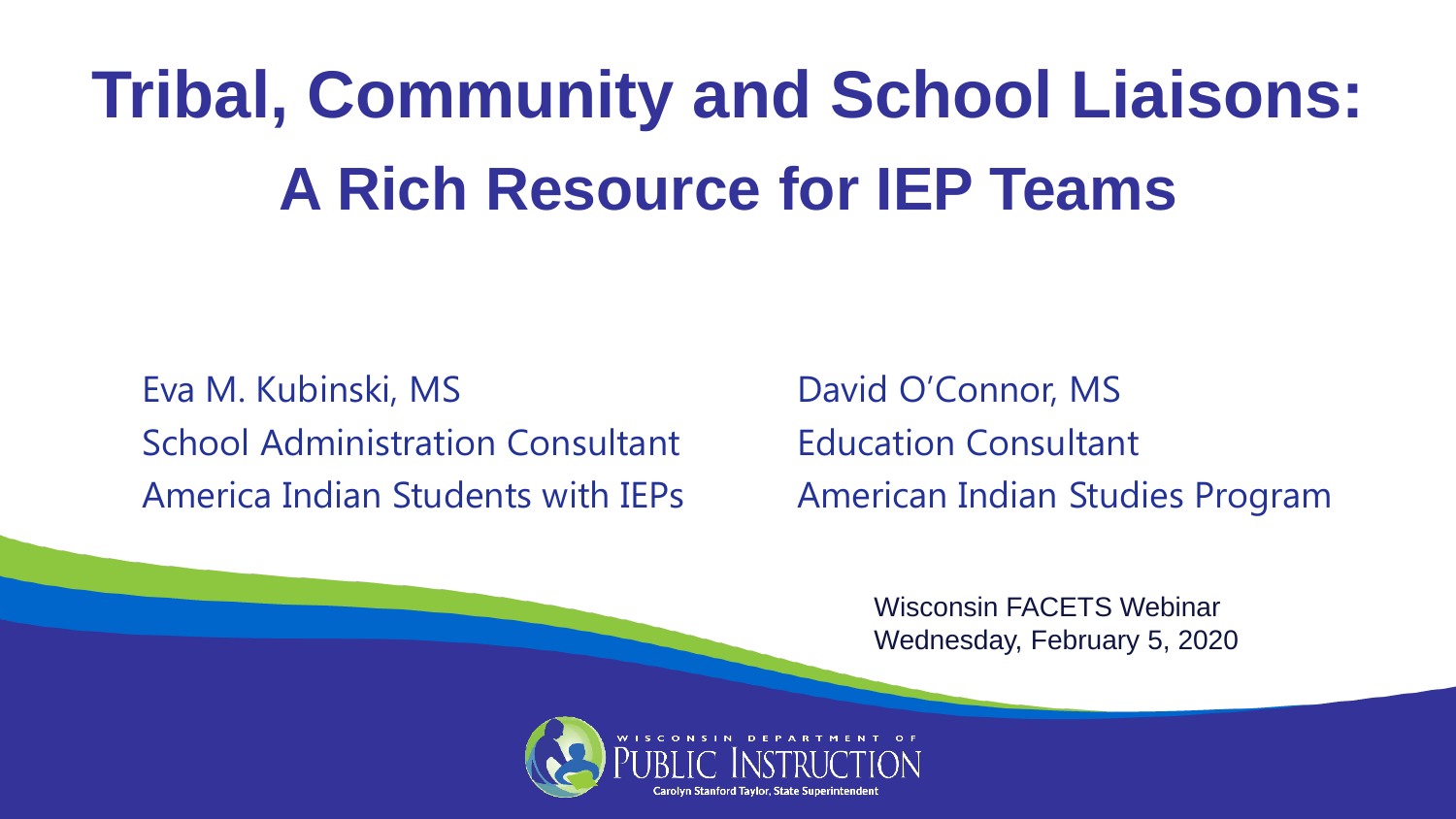# LAND ACKNOWLEDGEMENT

**The Wisconsin Department of Public Instruction (DPI) acknowledges and honors the inherent sovereignty of each of the American Indian Nations of Wisconsin.** 

**The land we are on here for today's webinar, as presenters and listeners, is that of the people and 12 nations of Wisconsin. DPI will continue to cultivate and maintain our ongoing collaboration and partnership with each of the**  American Indian nations, people, and **Properties and communities of Wisconsin.**

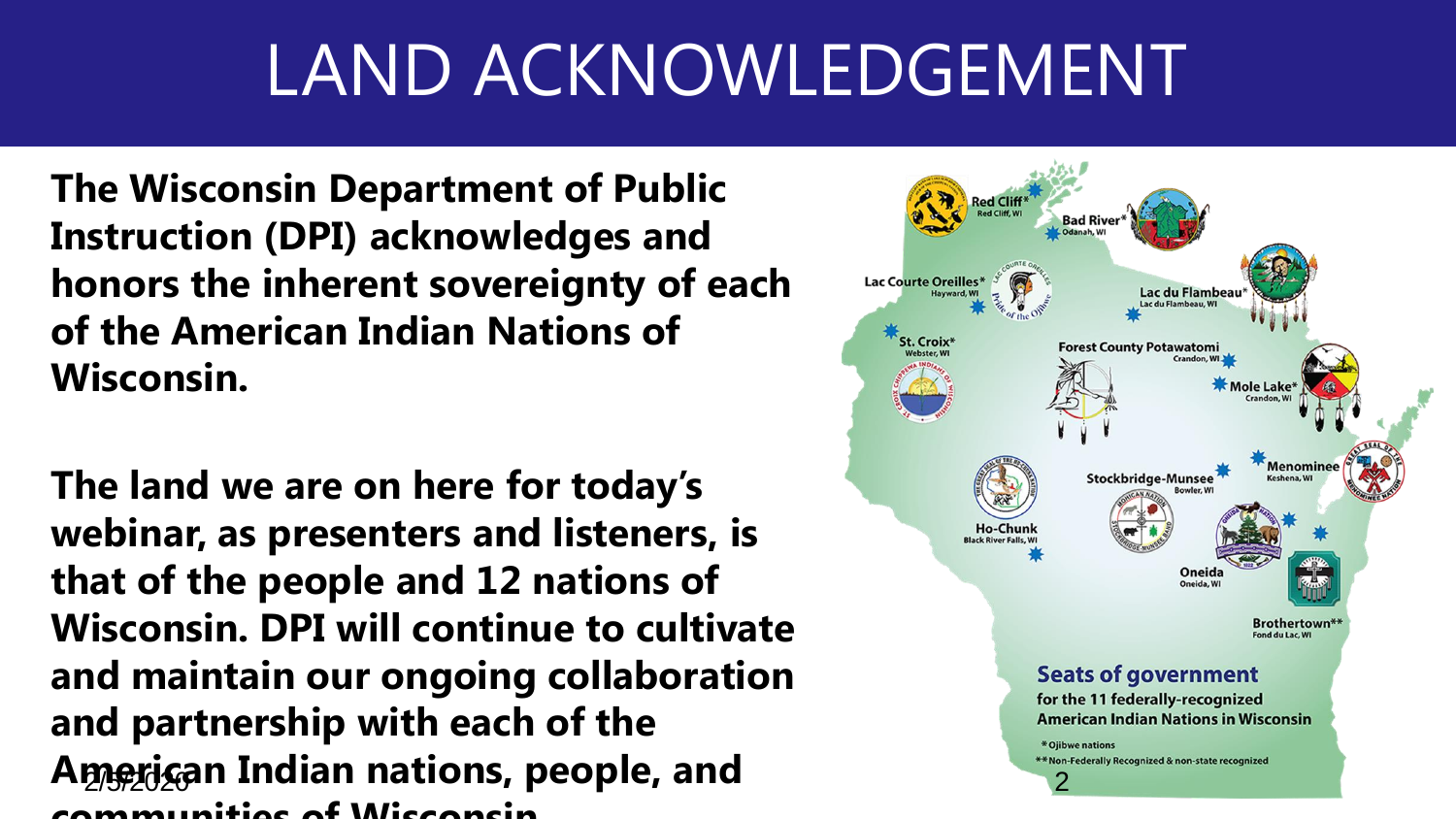#### Purpose

- Introduce roles that Tribal, Community and School Liaisons (TCSL) play in Wisconsin's schools and districts.
- Introduction to College and Career Ready IEP process (CCR IEPs).
	- o The Five Beliefs
- Explore the existing and possible connections between TCSLs and the Special Education process when it comes to American Indian students with  $\text{IEPS.}$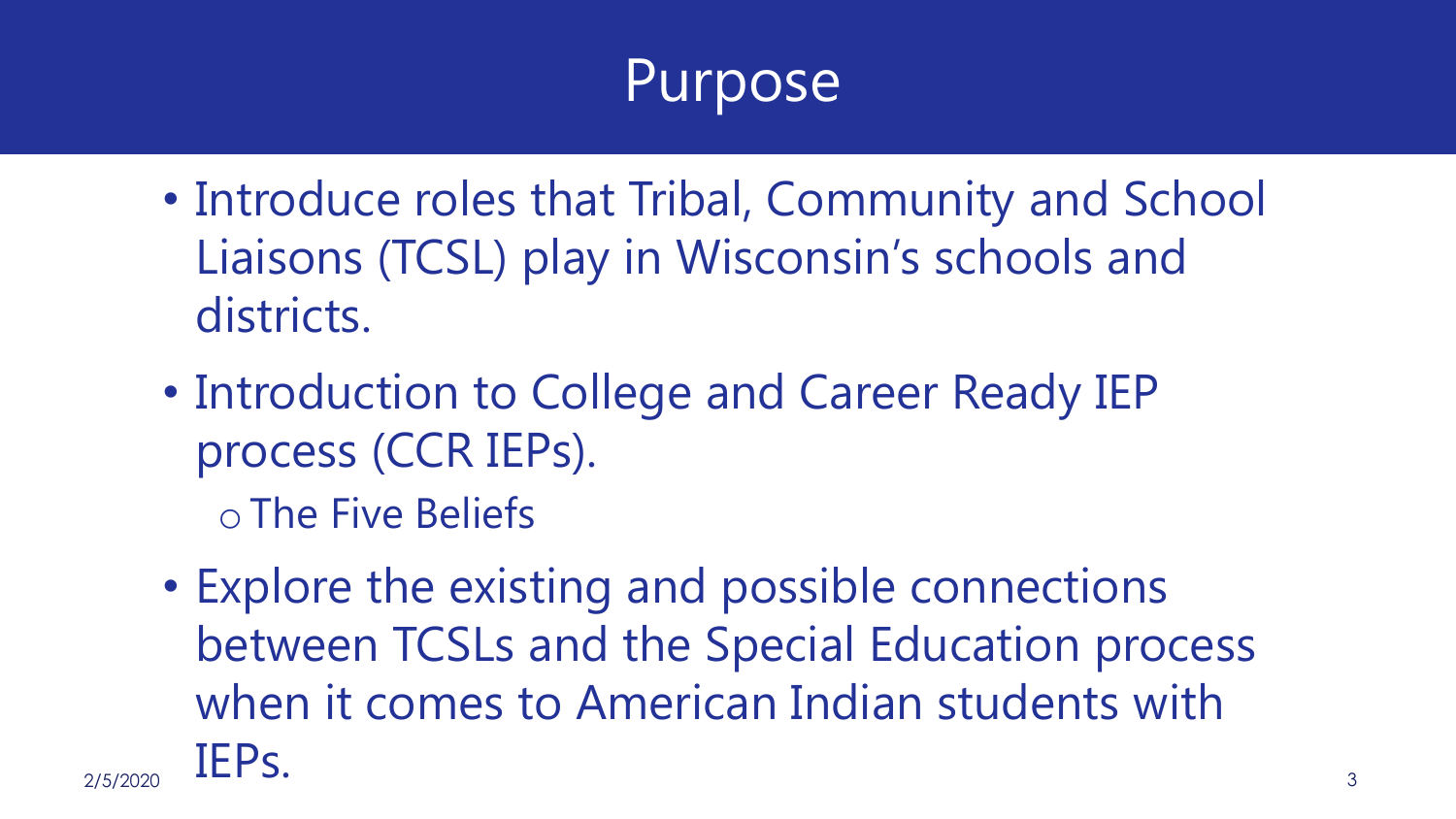#### At DPI, Educational Equity Means…



**That every student has access to the educational resources and rigor they need at the right moment in their education, across race, gender, ethnicity, language, disability, sexual orientation, family background, and/or family income.**

**For students with IEPs, we work to ensure the students have effective educational resources to help them obtain a Free and Appropriate Public Education (FAPE).**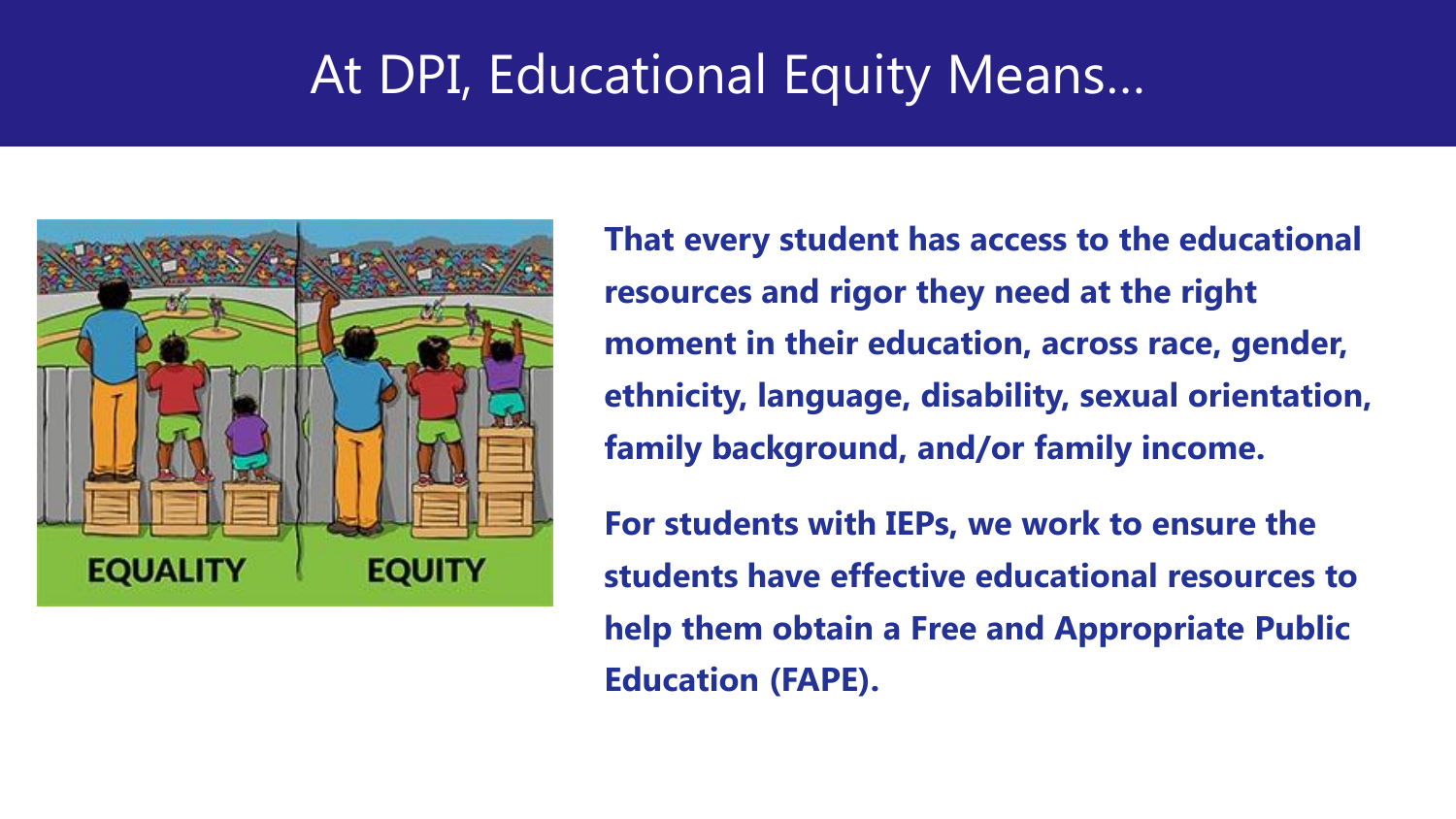#### Changing the Narrative

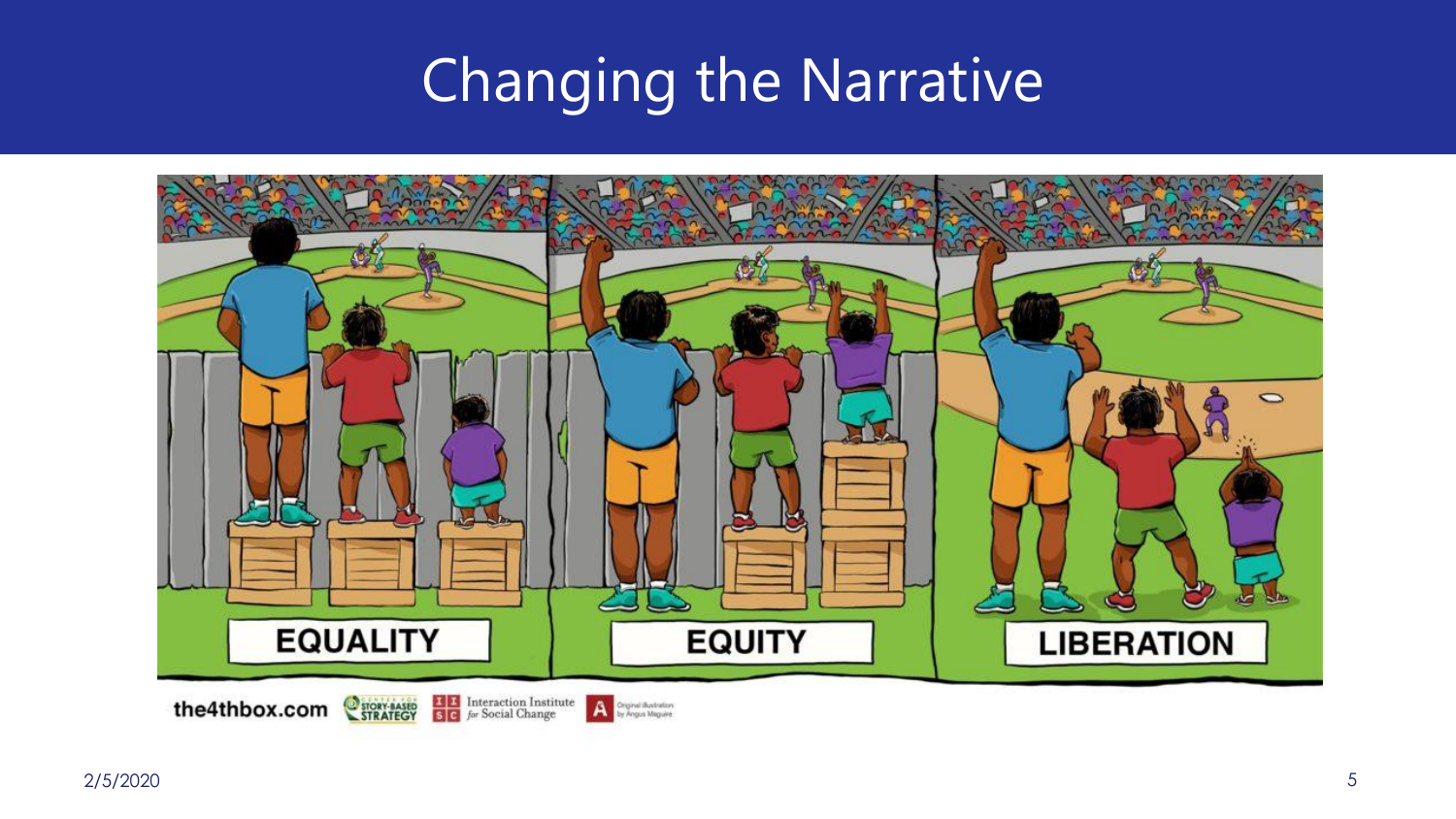#### What is a Tribal, Community and School Liaison in Wisconsin?

- Other position titles....
	- o Home School Coordinators
	- o Title VI Indian Education Coordinators and Program Staff Members
	- o Johnson O'Malley Coordinators and Program Staff Members

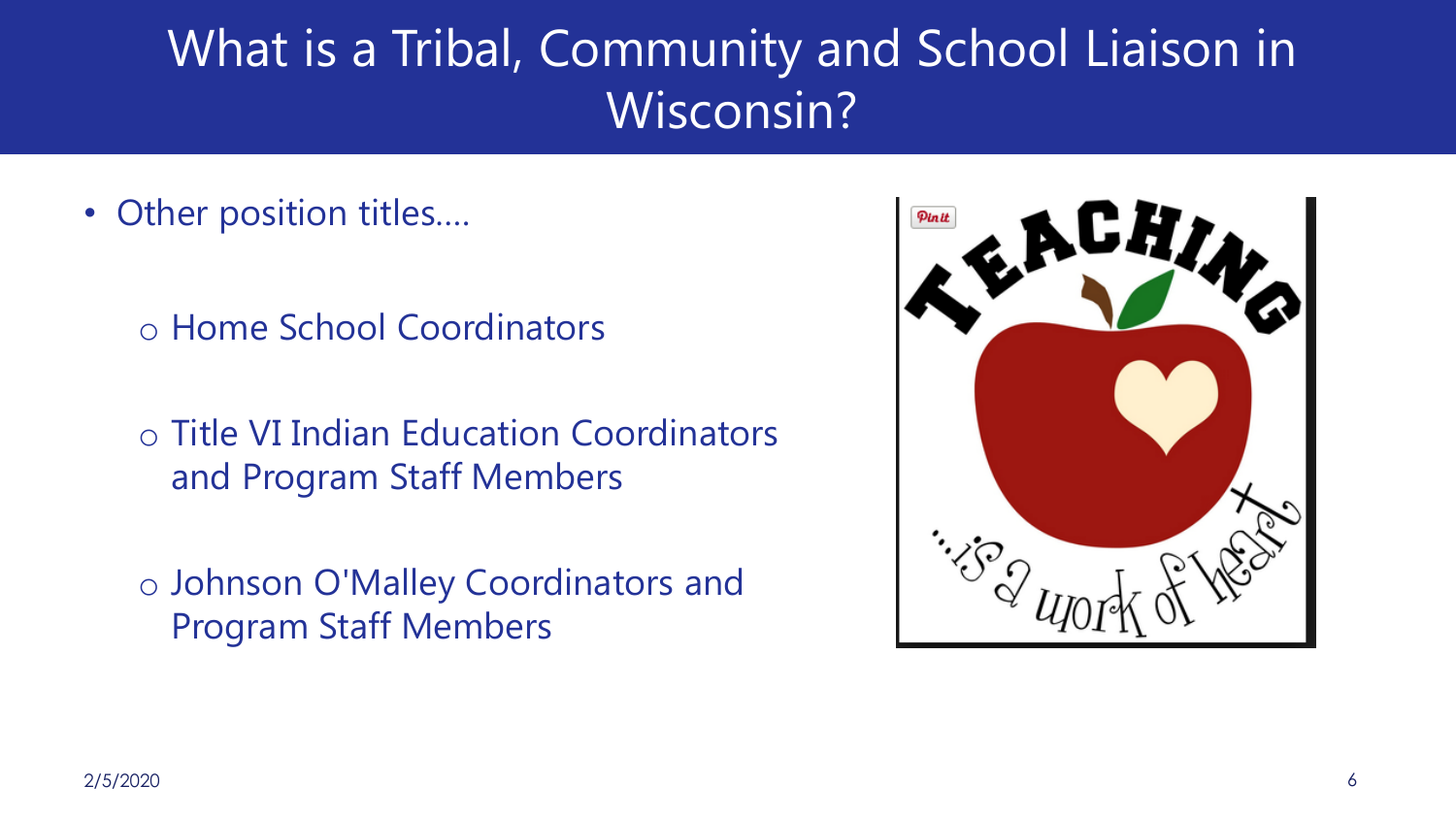## What are the requirements to become a licensed TCSL in Wisconsin…

#### **PI 34.053 Tribal, community and school liaison license**.

Authorization. A license issued under this section authorizes the license holder to work as a tribal, community, and school liaison in an American Indian language and culture education program. A license to serve as a liaison in an American Indian language and culture program is not mandatory.

(2) Eligibility. The state superintendent may issue a tribal, community, and school liaison license under this section if all of the following apply: PI 34.053(2)(a)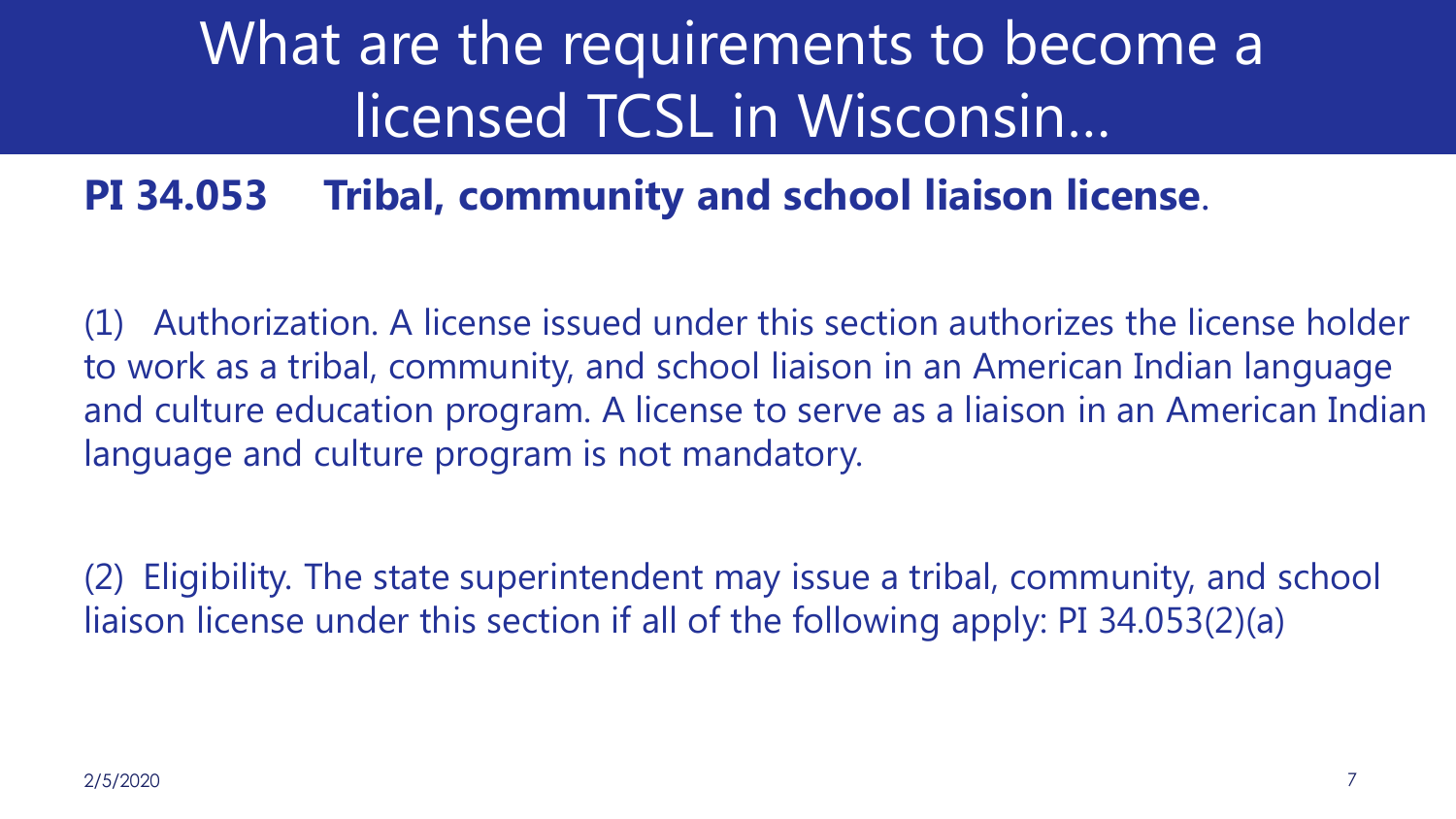## What are the requirements to become a licensed TCSL in Wisconsin…

(a) The applicant is determined competent for the license by the designee of the local American Indian parent advisory committee under s. 115.735, Stats., and one of the following:

- 1. The district administrator of the employing school district.
- 2. The administrator of the employing alternative school.

(b) The applicant is certified to be competent in the associated American Indian language and is knowledgeable about the history and culture of the associated American Indian population. The certification under this paragraph shall be made by one of the following entities, as determined by the associated tribal government:

- 1. The tribal council.
- 2. The tribal language division.
- 2/5/2020 3. The local American Indian parent advisory committee.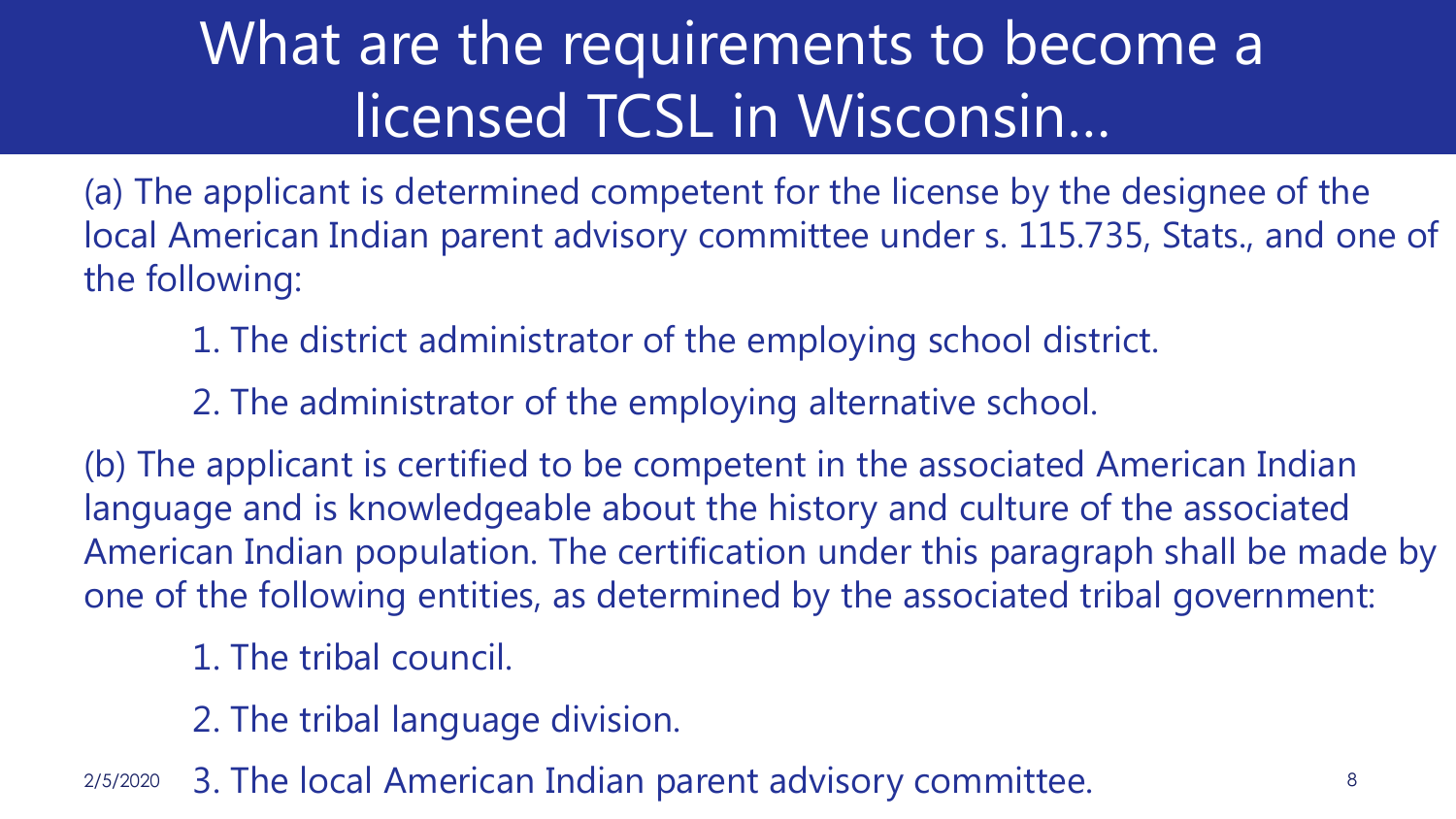## What does a TCSL do in their role in Wisconsin schools?

- o Community liaison with the nation or tribal community
- o Educational intervention and supports
- o Parent/guardian, family, and nation involvement support
- o Parent/guardian and student advocacy
- o Cultural support
- o Resource development for schools and educators

guess guess bas probably corre edu-cator professional  $\mathbf{d}$ 30 edu-ca-tion training and insti young people in sc  $\Delta$ dra $\Omega$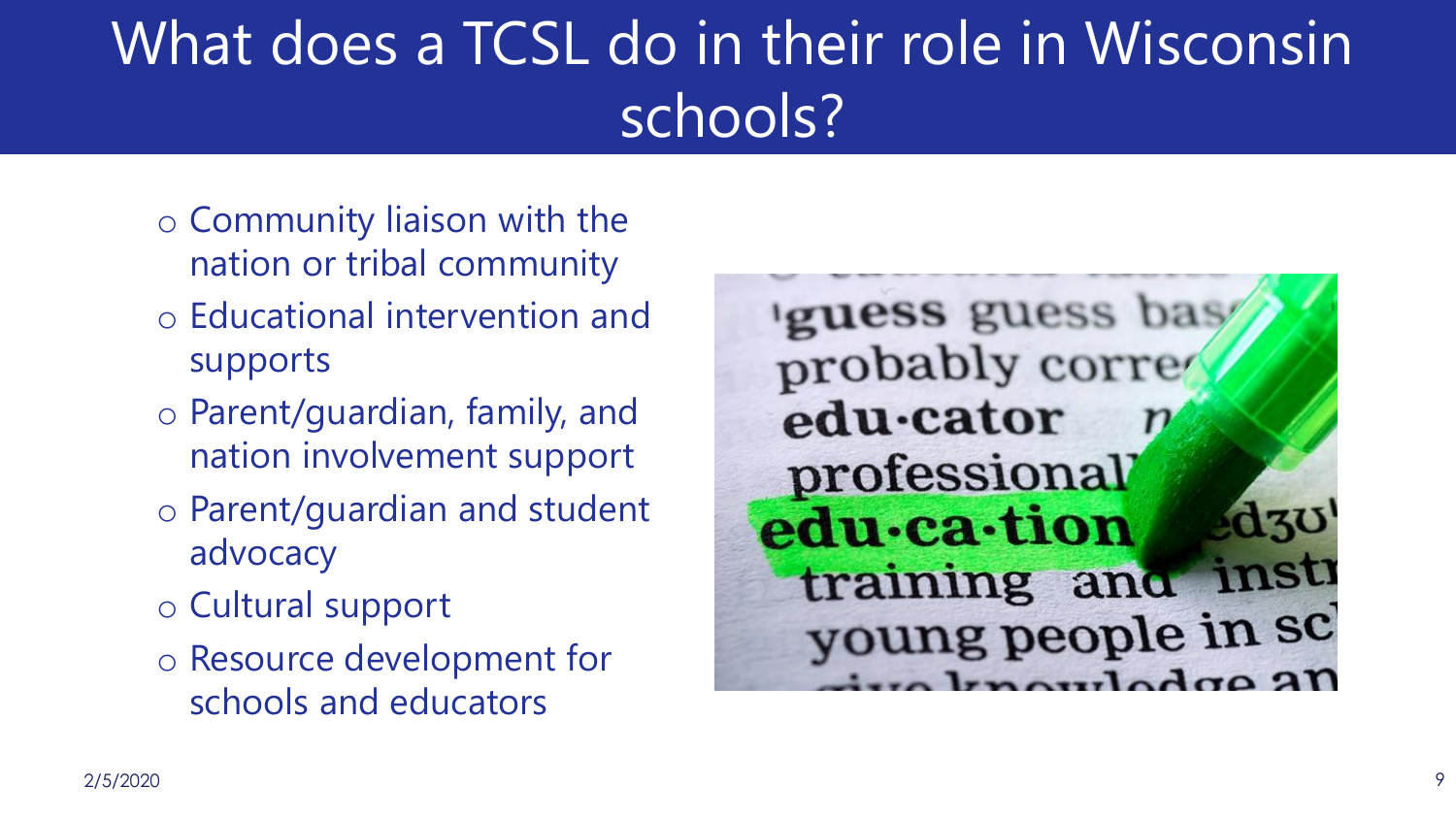## What are Wisconsin's goals in Special Education?

- Focus on [procedural compliance](https://dpi.wi.gov/sped/educators/rdapcsa) alone has not resulted in better outcomes
- DPI revised [sample IEP forms](https://dpi.wi.gov/sped/laws-procedures-bulletins/procedures/sample/forms) to promote discussions aimed at improving student outcomes
- CCR IEPs focus on improving access, engagement and progress in meeting early childhood/grade level standards based curriculum, instruction, and environments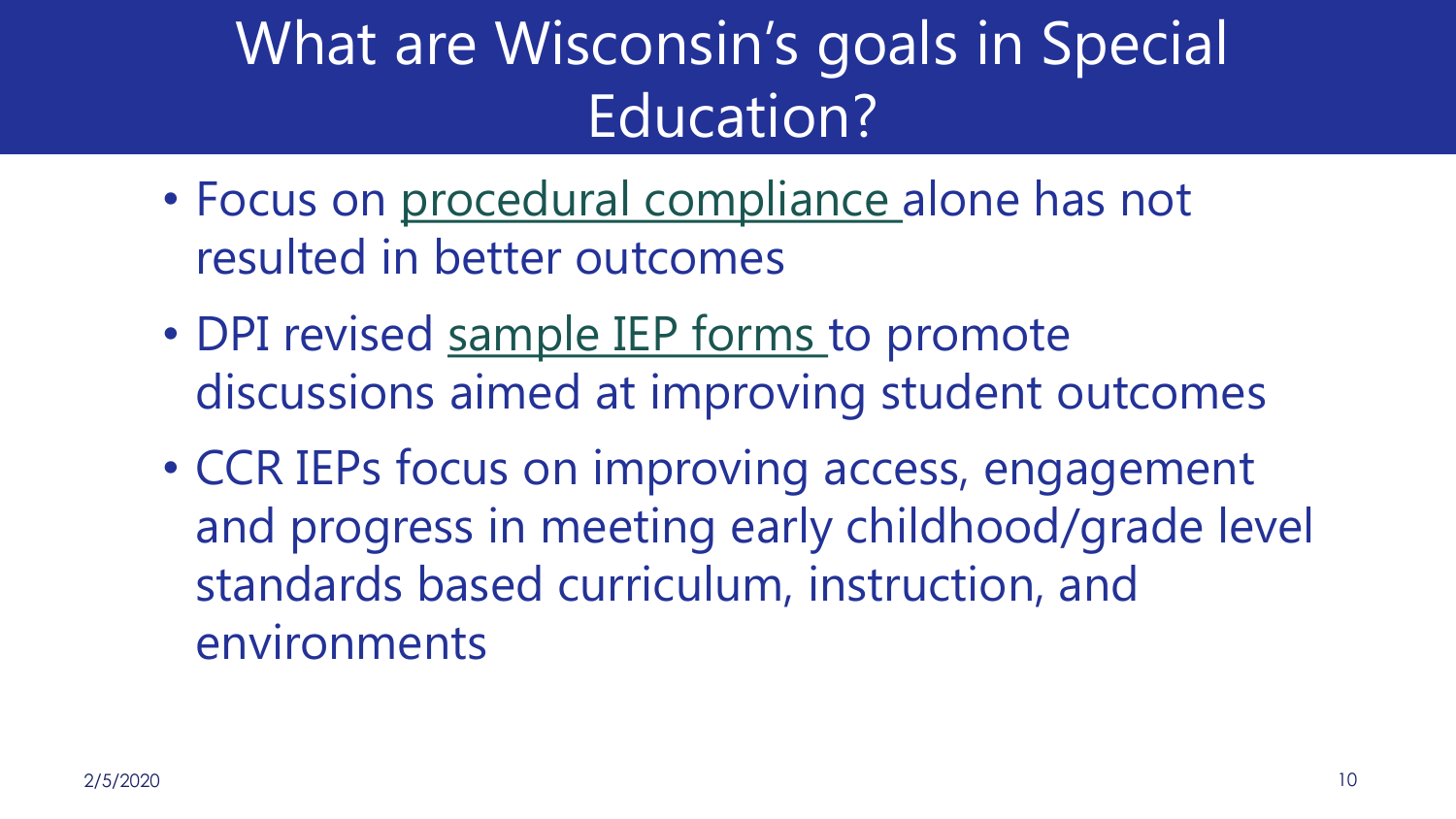#### Wisconsin American Indian Students by Disability 2019-2020

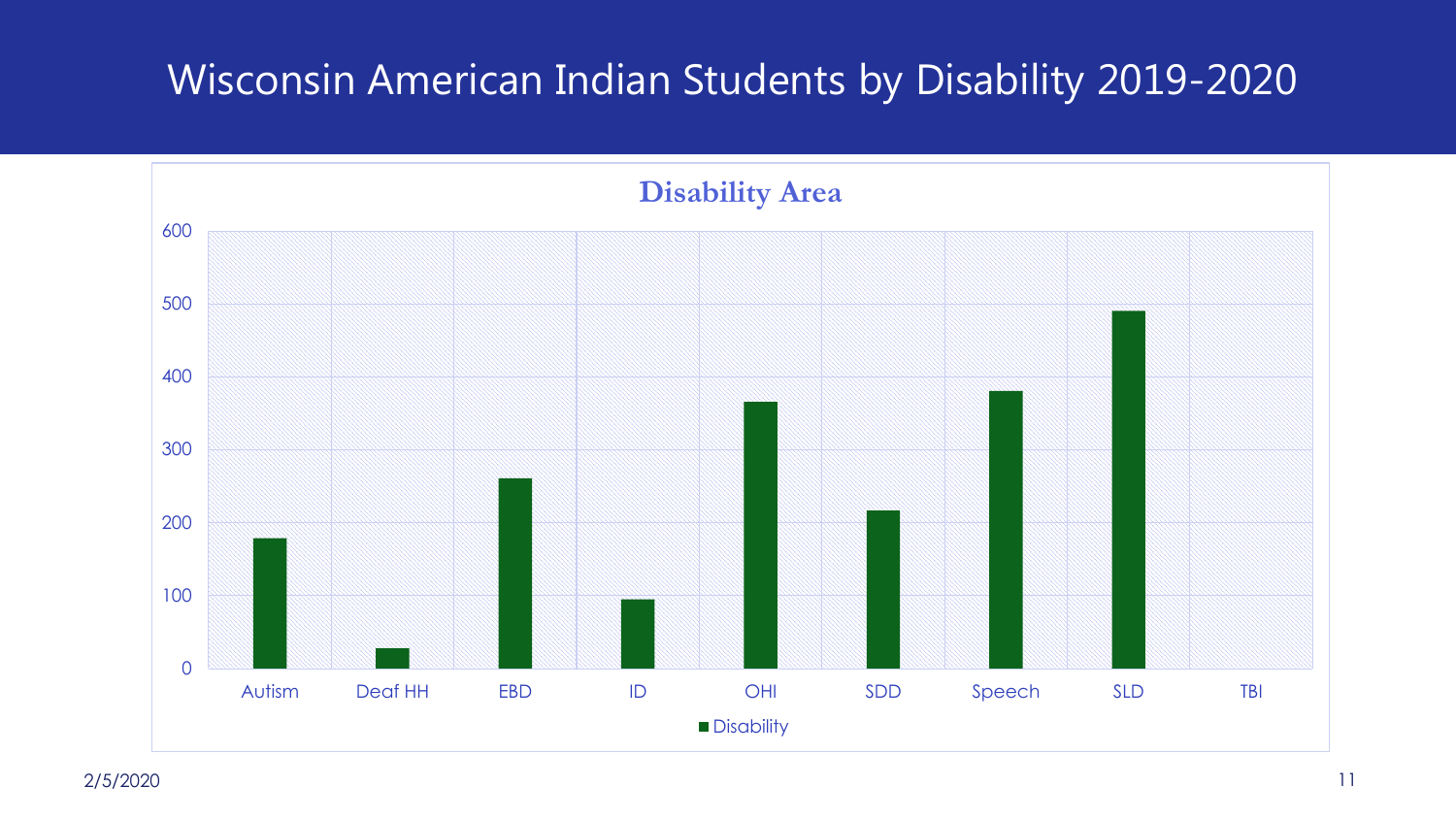#### Endrew F. - US Supreme Court Ruling

Clarified that *FAPE requires an IEP to be reasonably calculated to enable a child to* 

*make progress appropriate in the light of the child's circumstances***.**

- For most students this means an IEP designed to allow the student to progress from grade to grade. But if that is not possible, the IEP should be appropriately ambitious in light of the child's circumstances.
- Goals may differ but each and every child should have the chance to meet challenging objectives. From Informational Bulletin 18-02

Question: Can IEP teams develop IEPs for American Indian students that are reasonably calculated to enable a child to make progress – if we come from a majority focused standpoint?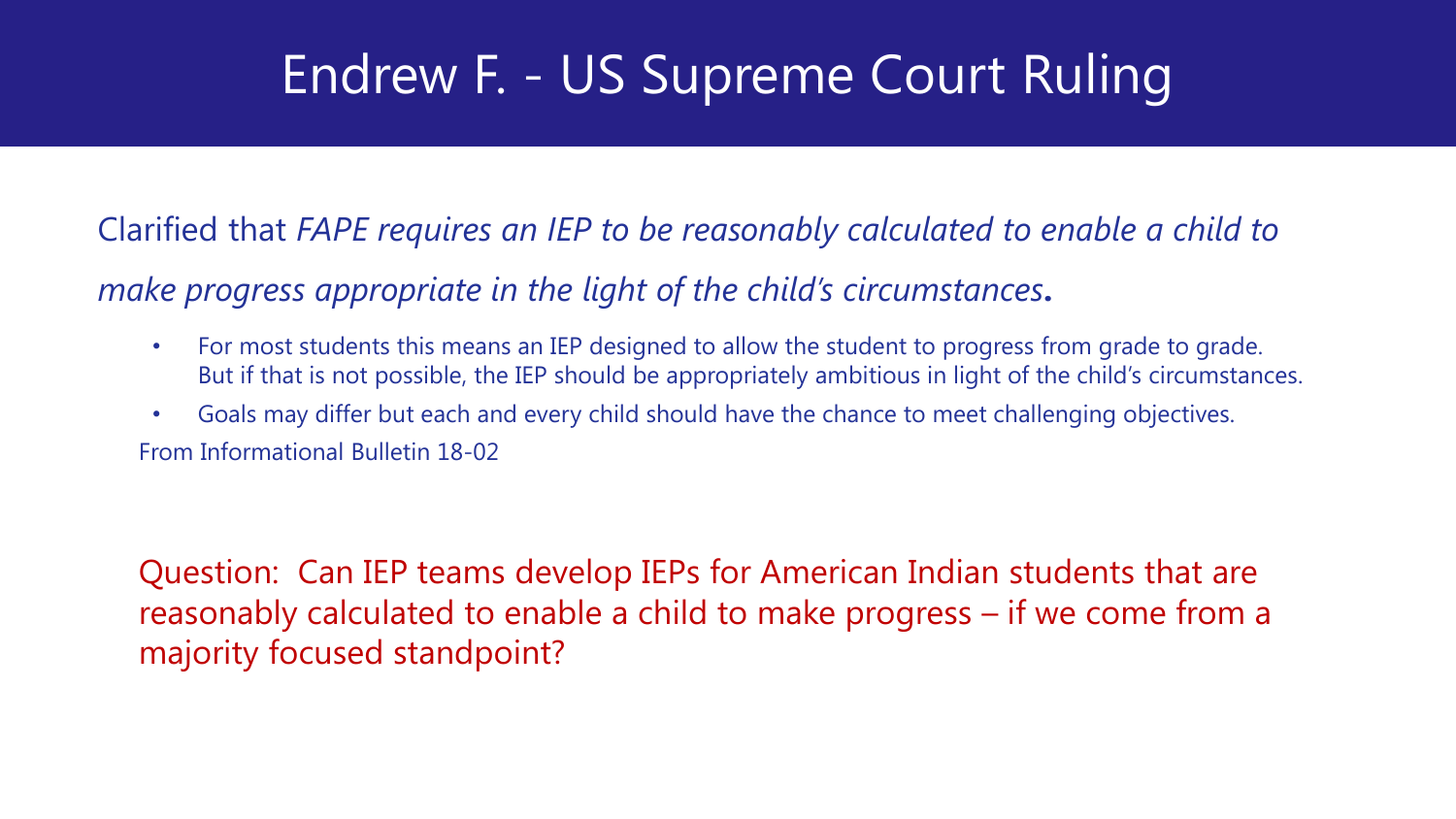#### What is a CCR IEP?

CCR IEP = College and Career Ready Individualized Education Program (IEP)

- For all public school students ages 3 through 21 eligible under IDEA
- An **Individualized** Education Program developed to o meet the unique disability-related needs of the student o help ensure the student graduates ready for further education, work, and living in the community
- Emphasis on improving outcomes (compliance and results)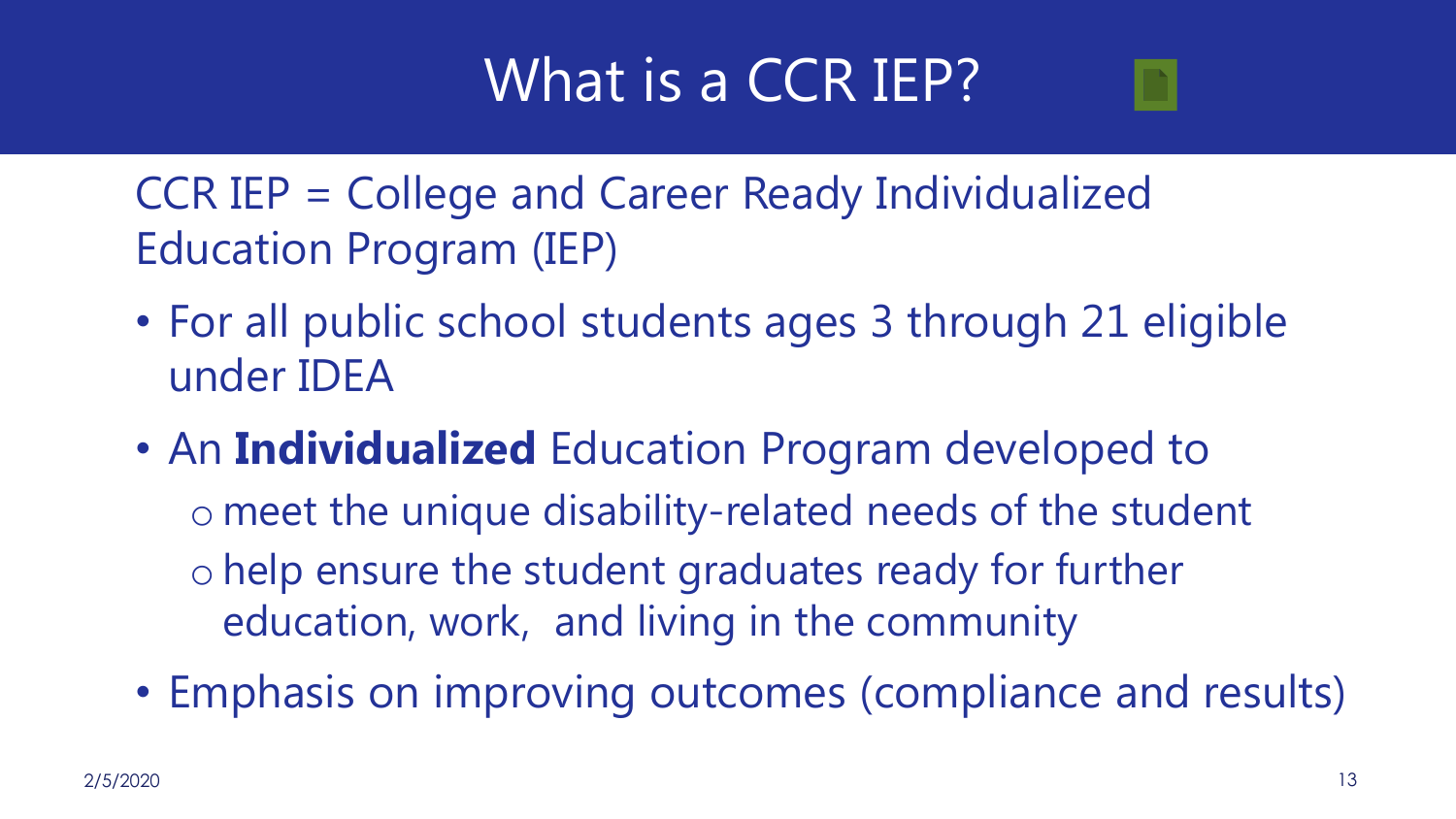#### The Power of Beliefs

#### CCR IEP 5 Beliefs

- High Expectations
- Culturally Responsive Practices
- Student Relationships
- Family and Community Engagement
- Collective Responsibility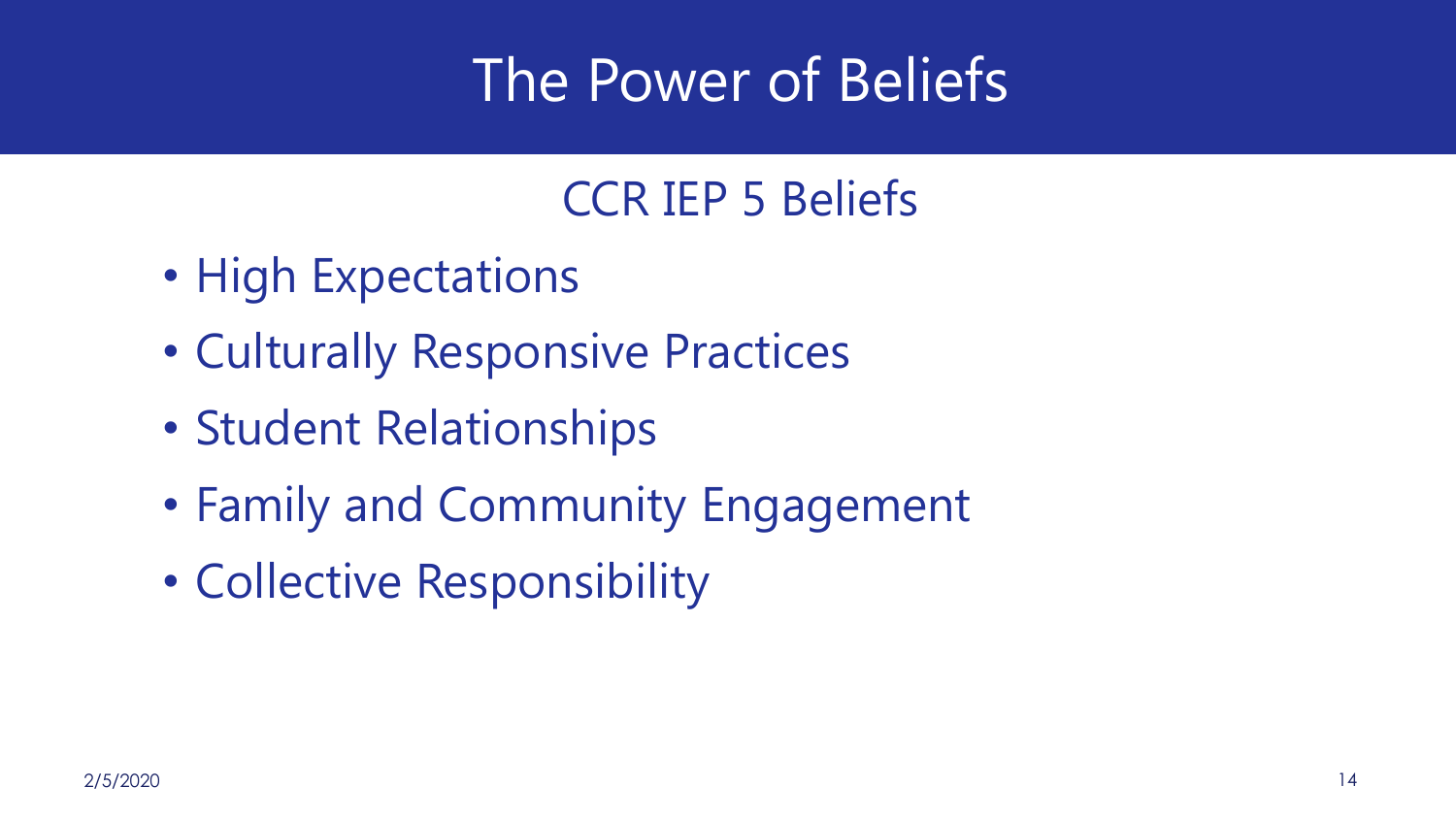#### CCR IEP 5 Step Process Back to Basics

**Understand** achievement of gradelevel academic standards and functional expectations to identify the student's strengths and needs.

**Analyze** progress towards goals to evaluate what works and what is needed to close the student's achievement gaps

**Identify** how the student's disability affects academic achievement and functional performance (and summarize disability related needs)

**Align** specially designed instruction, services, supports, and accommodations needed to support the goals and ensure access to the general curriculum

**Develop** ambitious and achievable goals that close achievement gaps and support the unique strengths and needs of the student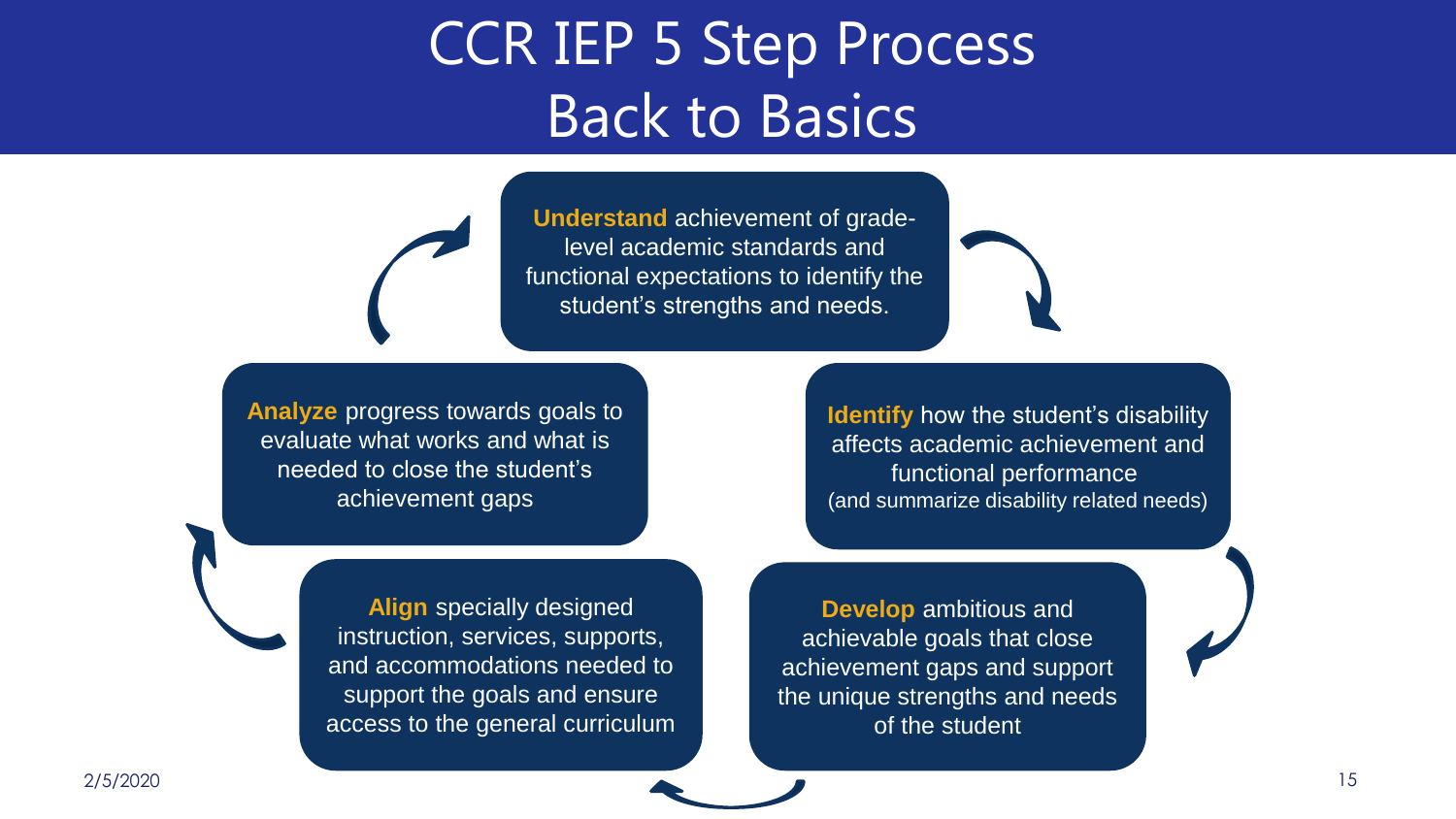## Family Engagement is Emphasized

#### **II. FAMILY ENGAGEMENT**

How will school staff engage parents/families in the education of the student (e.g. sharing resources, communicating with parents/families, building upon family strengths, connecting parents/families to learning activities, etc.)?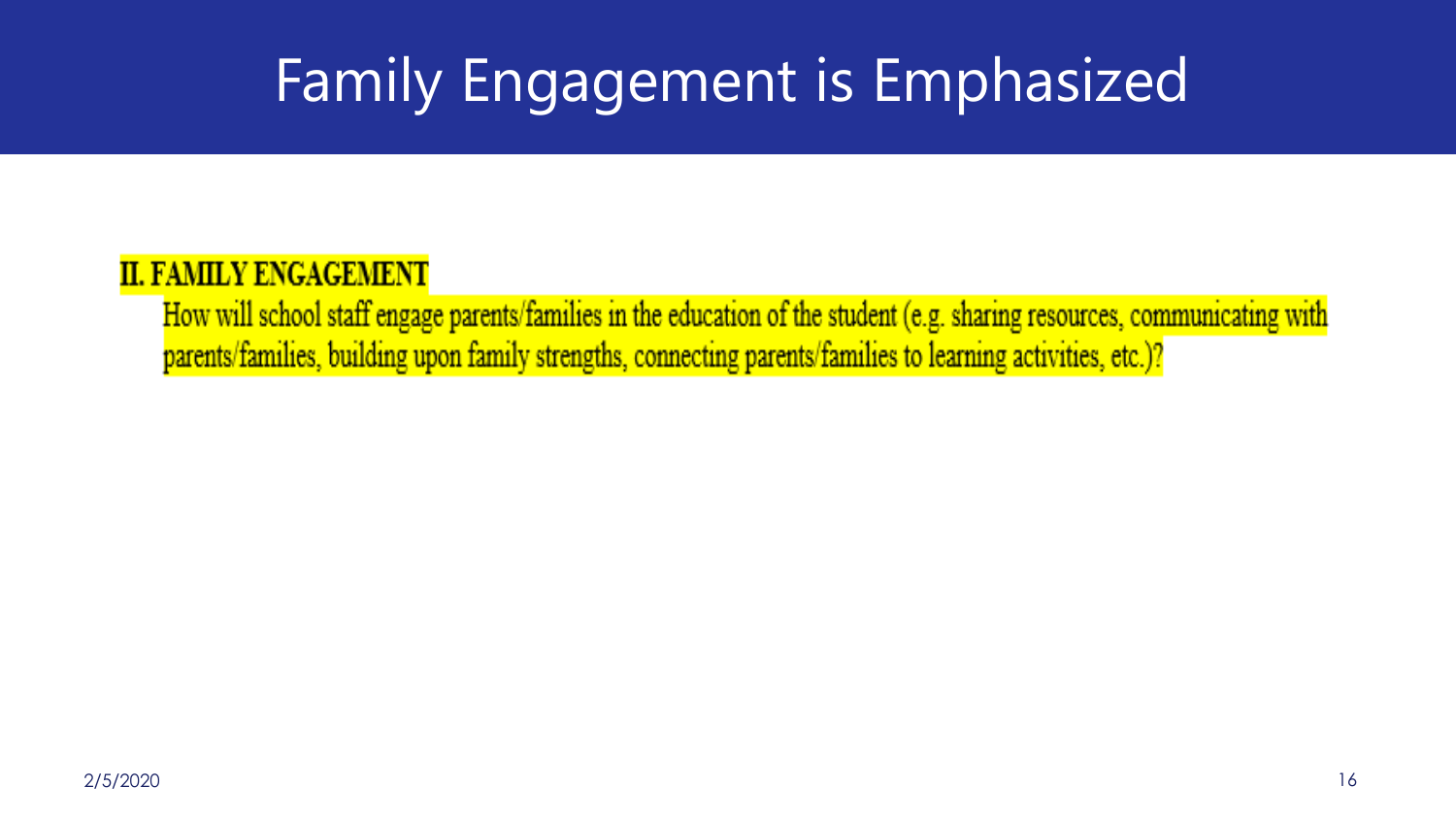#### Where could TCSL help re: 5 Beliefs?

#### CCR IEP 5 Beliefs

- High Expectations
- Culturally Responsive Practices
- Student Relationships
- Family and Community Engagement
- Collective Responsibility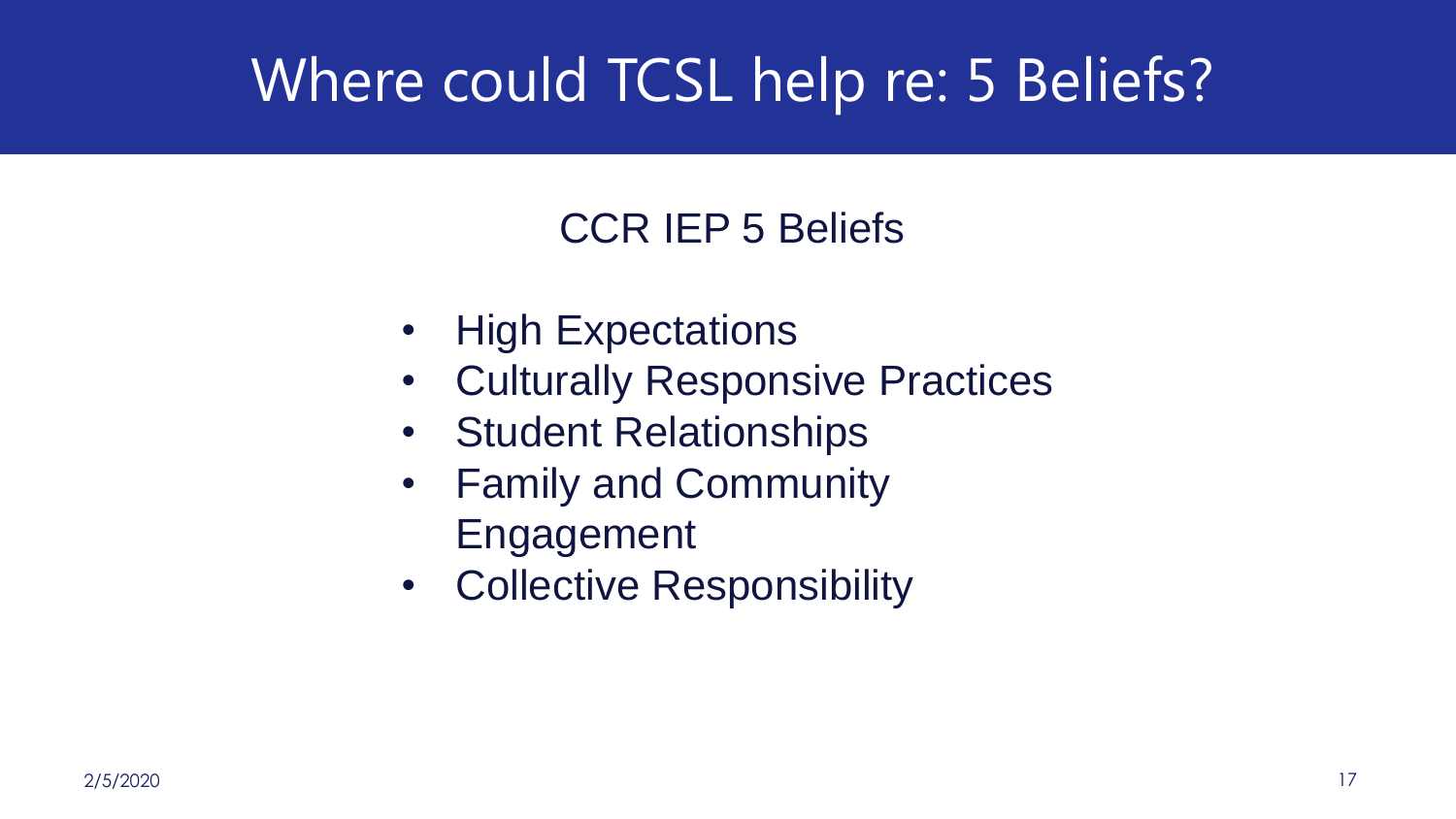#### Remember the TSCL roles….

- o Community liaison with the nation or tribal community
- o Educational intervention and supports
- o Parent/guardian, family, and nation involvement support
- o Parent/guardian and student advocacy
- o Cultural support
- o Resource development for schools and educators

guess guess bas probably corre edu-cator professional  $\mathbf{d}$ 30' edu-ca-tion training and insti young people in sc autodra an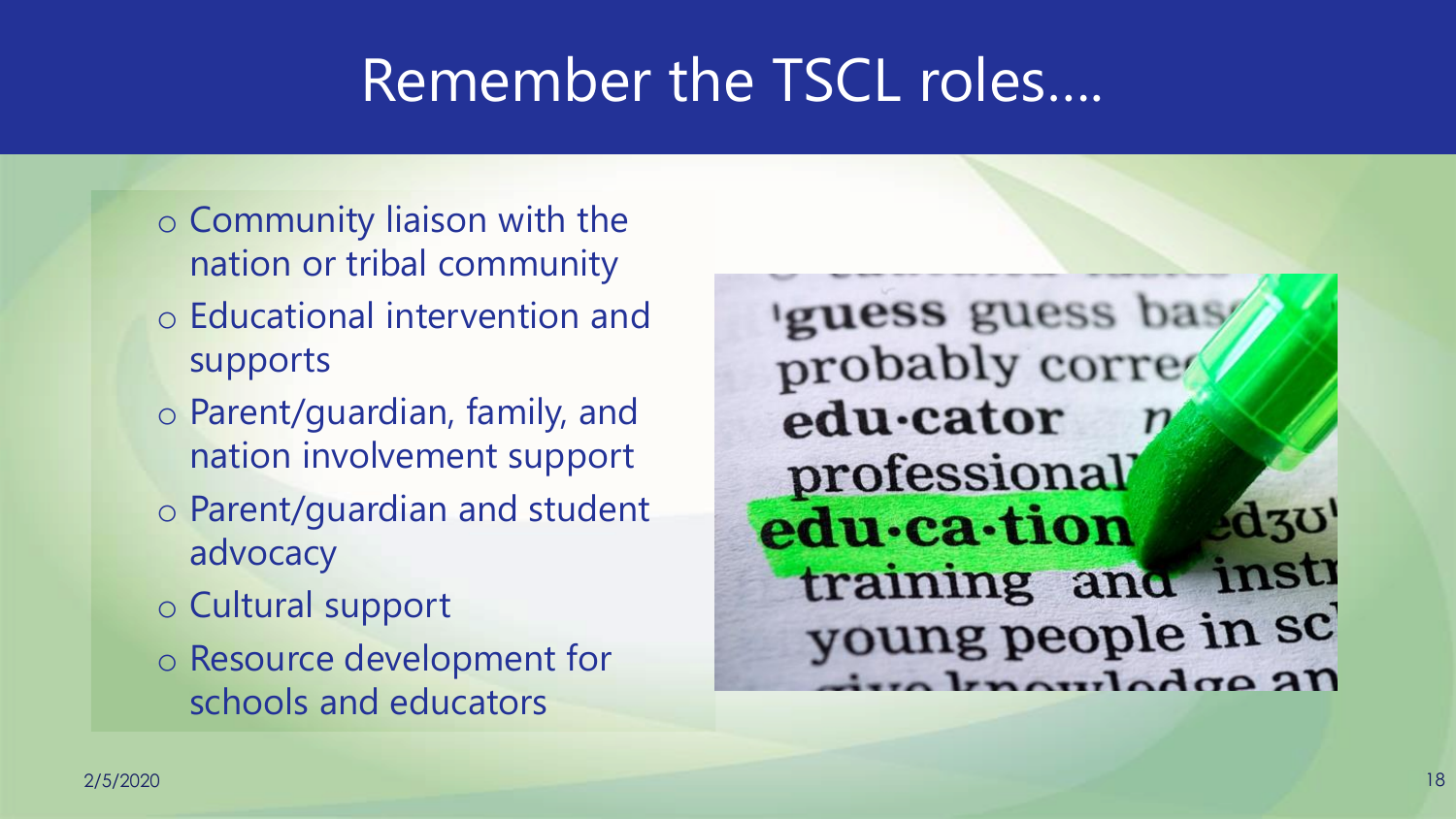#### Ideas we have…

|                                              | <b>Ideas</b>                                                                                                                                                                                          |
|----------------------------------------------|-------------------------------------------------------------------------------------------------------------------------------------------------------------------------------------------------------|
| <b>High Expectations</b>                     | Help student and parents organize their thoughts and<br>ideas, especially regarding student strengths and talents                                                                                     |
| <b>Culturally Responsive Practices</b>       | TSCLs can share ideas and issues that are meaningful to<br>American Indian students, help them communicate their<br>needs<br>TSCLs can support other educators in their work to teach<br>responsively |
| <b>Student Relationships</b>                 | Help be a conduit between American Indian students<br>with IEPs and their teachers and vice versa if needed                                                                                           |
| <b>Family and Community Engagement</b>       | Help non-native educators connect with American<br>Indian families                                                                                                                                    |
| <b>Collective Responsibility</b><br>2/5/2020 | Remind us that all students are every educators<br>responsibility, no matter what their race and/or disability<br>19<br>related learning needs                                                        |